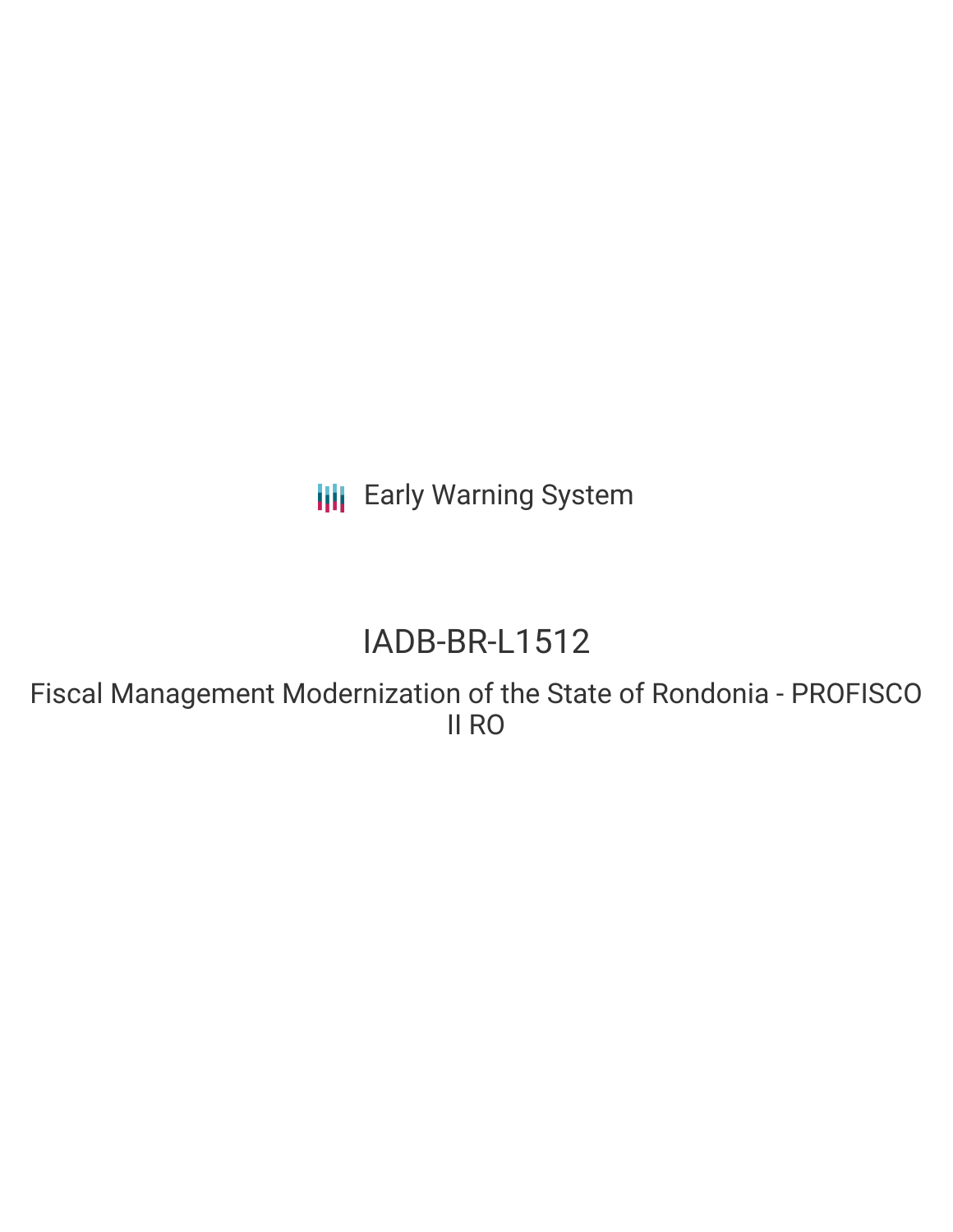

# Early Warning System Fiscal Management Modernization of the State of Rondonia - PROFISCO II RO

### **Quick Facts**

| <b>Countries</b>               | <b>Brazil</b>                          |
|--------------------------------|----------------------------------------|
| <b>Specific Location</b>       | State of Rodonia                       |
| <b>Financial Institutions</b>  | Inter-American Development Bank (IADB) |
| <b>Status</b>                  | Proposed                               |
| <b>Bank Risk Rating</b>        | C                                      |
| <b>Borrower</b>                | Government of Brazil                   |
| <b>Sectors</b>                 | Finance                                |
| <b>Investment Type(s)</b>      | Loan                                   |
| <b>Investment Amount (USD)</b> | $$27.73$ million                       |
| <b>Project Cost (USD)</b>      | \$30.81 million                        |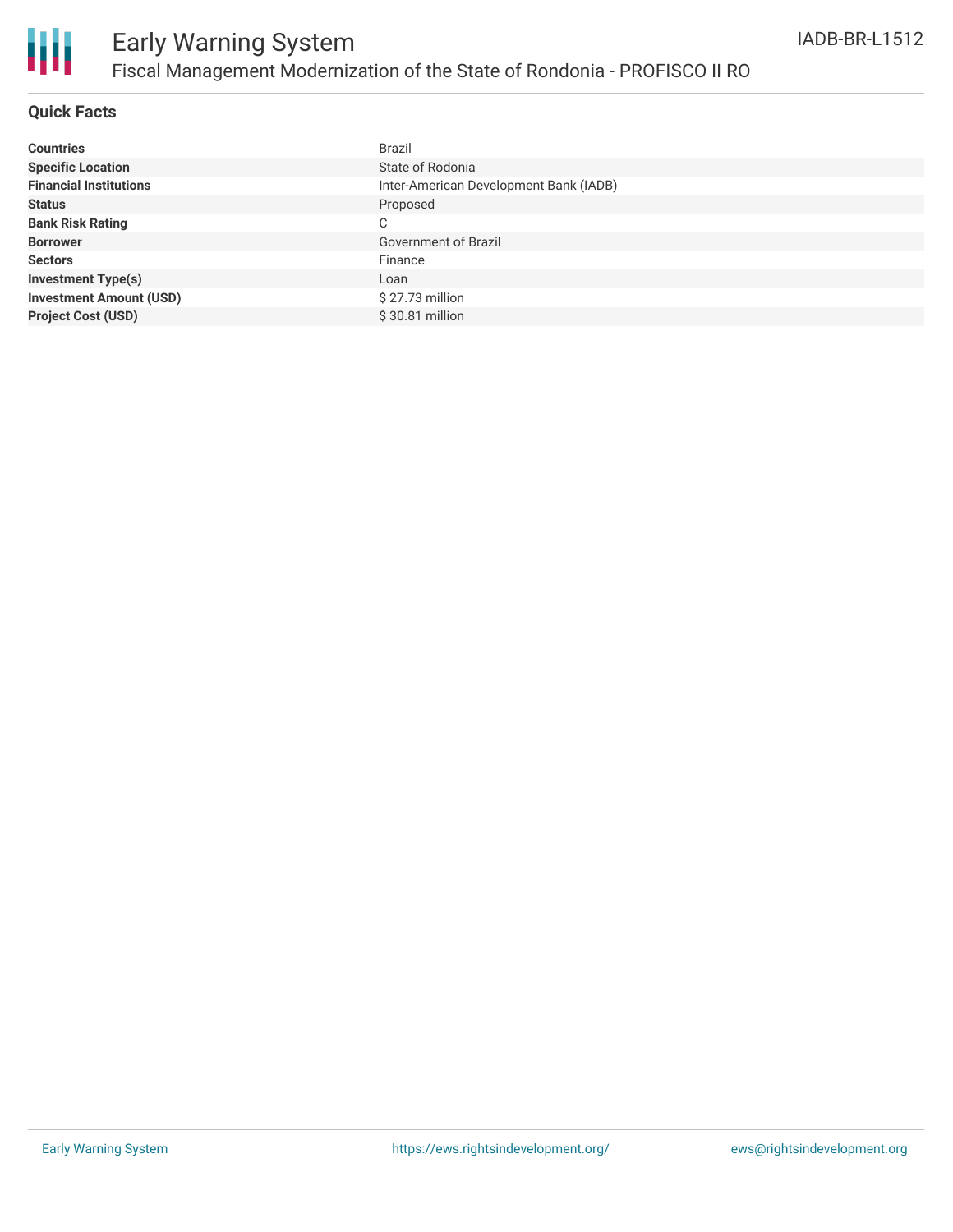

### **Project Description**

Contribute to the sustainability of fiscal management through improved fiscal management, fiscal transparency, tax administration, tax litigation, financial administration and public spending, aiming at maintaining the fiscal balance of the State of Rondonia.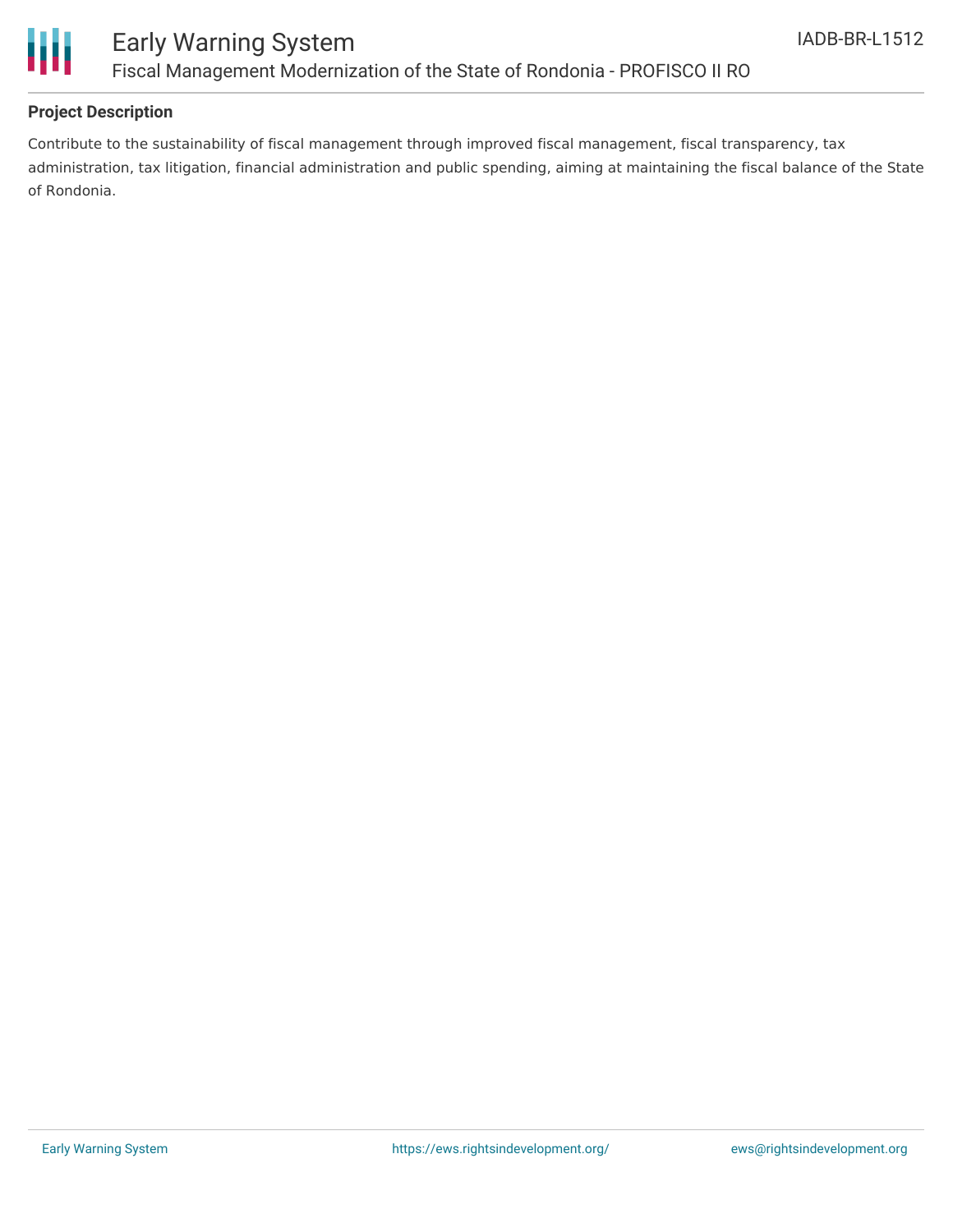

# Early Warning System Fiscal Management Modernization of the State of Rondonia - PROFISCO II RO

#### **Investment Description**

• Inter-American Development Bank (IADB)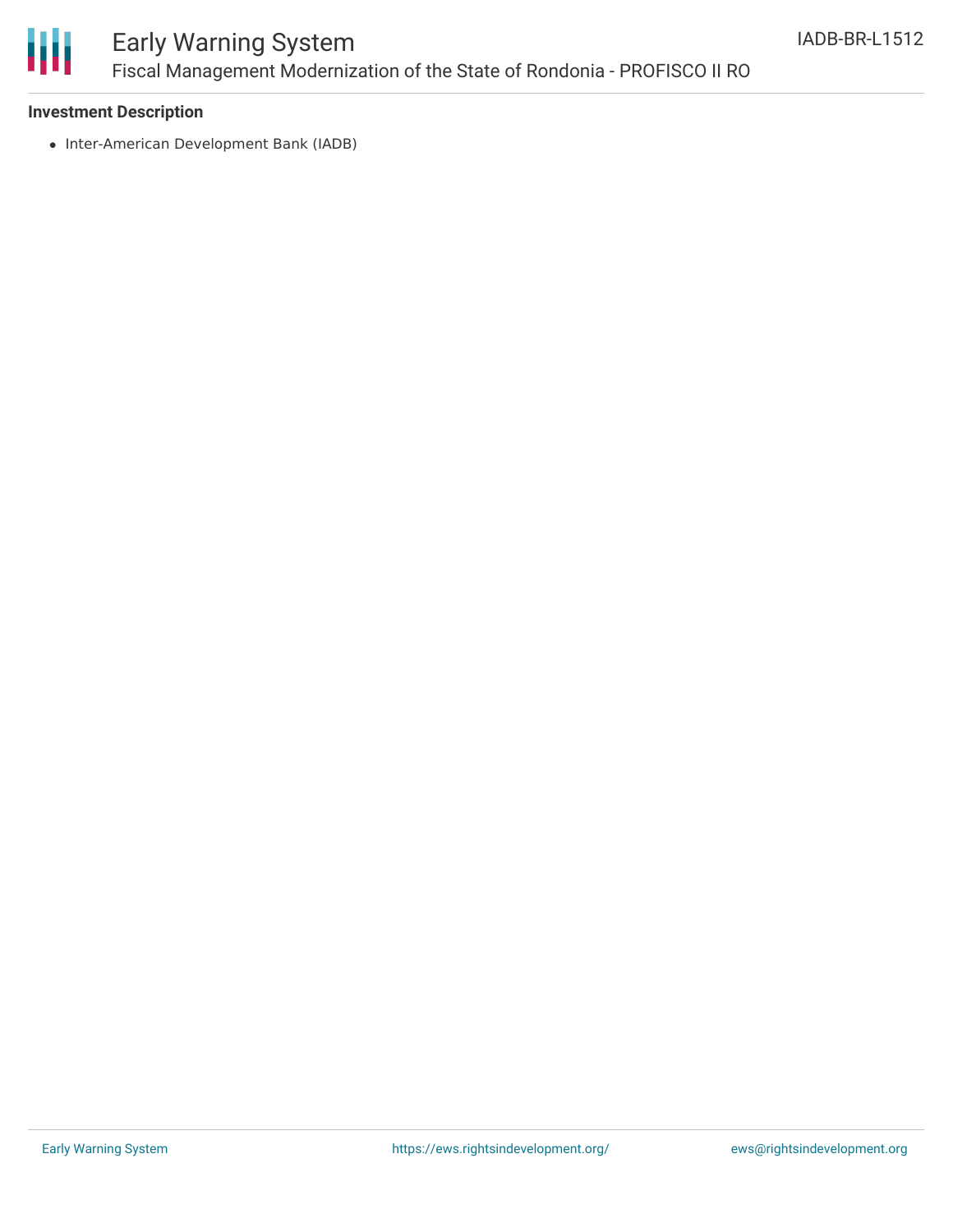

#### **Contact Information**

#### ACCOUNTABILITY MECHANISM OF IADB

The Independent Consultation and Investigation Mechanism (MICI) is the independent complaint mechanism and fact-finding body for people who have been or are likely to be adversely affected by an Inter-American Development Bank (IDB) or Inter-American Investment Corporation (IIC)-funded project. If you submit a complaint to MICI, they may assist you in addressing the problems you raised through a dispute-resolution process with those implementing the project and/or through an investigation to assess whether the IDB or IIC is following its own policies for preventing or mitigating harm to people or the environment. You can submit a complaint by sending an email to MICI@iadb.org. You can learn more about the MICI and how to file a complaint at http://www.iadb.org/en/mici/mici,1752.html (in English) or http://www.iadb.org/es/mici/mici,1752.html (Spanish).